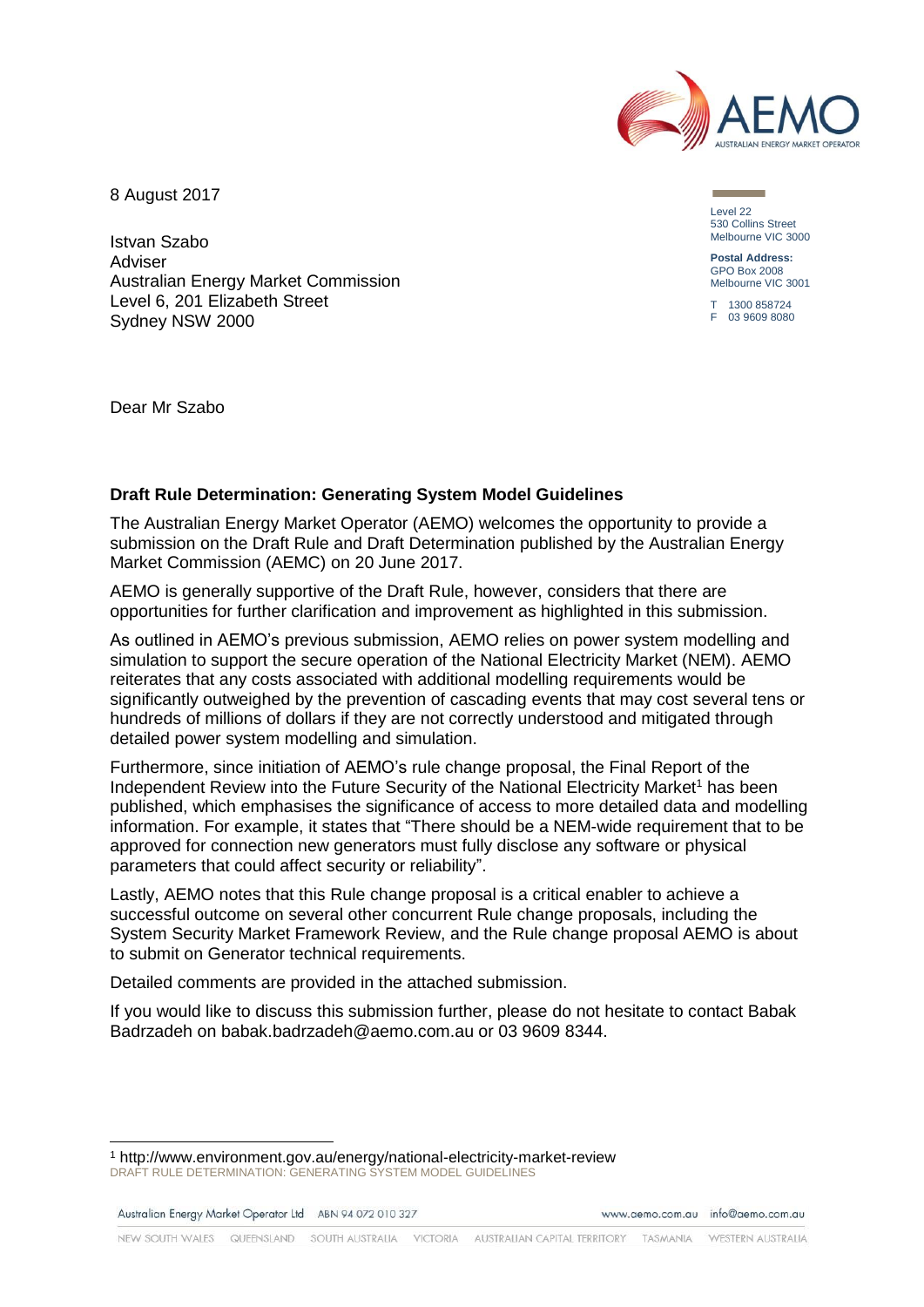

Yours sincerely

Christian Schaefer **a/GM System Capability** 

Attachments: AEMO submission – Generating System Model Guidelines' Draft Rule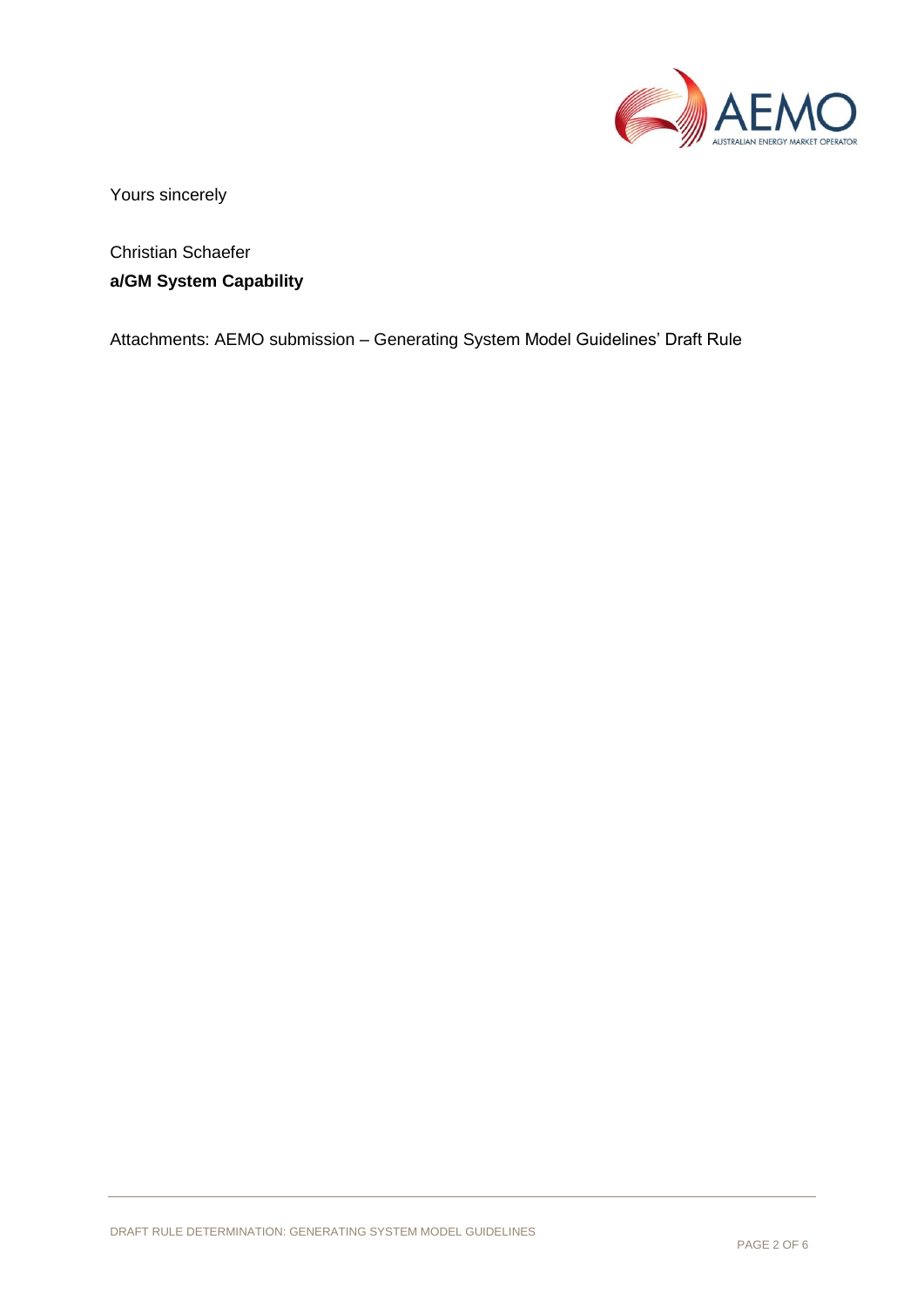

# **Attachments: AEMO submission – Generating System Model Guidelines' Draft Rule**

#### **1. Introduction**

AEMO has reviewed the AEMC's Draft Rule, Draft Determination, and Consultant Report. AEMO's comments relate to the following areas:

- Model source codes
- Accepting a range of software simulation products and versions
- Third party access to simulation models other than the RMS-type models
- Timely and complete submission of all models and other information required under clause S5.2.4
- General comments on supporting documents
- Financial cost of model development
- Model confidentiality

#### **2. Model source codes**

The Draft Rule includes a number of references to clause 4.3.4, 5.2.4 and 5.3.1 that might be misinterpreted as far as the requirement for provision of source codes for RMS-type models is concerned. For example, proposed clause S5.2.4(b)(6) indicates that:

"to *AEMO*, where available, the model source code associated with the *power system* simulation model in subparagraph (5) in an unencrypted form suitable for at least one of the software simulation products nominated by *AEMO* in the *Power System Model Guidelines*, and in a form that would allow conversion for use with other software products by *AEMO* as nominated in the *Power System Model Guidelines*"

AEMO recommends the AEMC consider further clarification and a potential change to reinforce the mandatory provision of RMS-type model source codes.

#### **3. Accepting a range of software simulation products and versions**

Clause S5.5.7(c)(2) of the Draft Rule requires AEMO to: ''use reasonable endeavours to accept a range of software simulation products and versions''.

At present, AEMO uses PSS/E and PSCAD/EMTDC simulation tools extensively for largescale power system studies allowing the highest accuracy with the PSCAD/EMTDC software package, and fast simulation speed with the PSS/E simulation tool, as required for near realtime simulation, e.g. dynamic security assessment. AEMO's experience indicates that these simulation tools are widely used amongst equipment manufacturers, which eliminates the need for new model development or model conversion that would be necessary if models are developed in less widely used simulation platforms.

Additionally, AEMO uses the MUDPACK simulation tool exclusively for small-signal stability assessment where no comparable, commercially available, product exists. Lastly, AEMO uses DIgSILENT Power Factory and VSAT for limited applications.

AEMO considers that the range of power system simulation tools used in the NEM is more diverse than those used by most international jurisdictions.

Utilising new simulation tools or extending the use of the above simulation tools compared to what they are currently used for must be carefully considered. AEMO notes that such an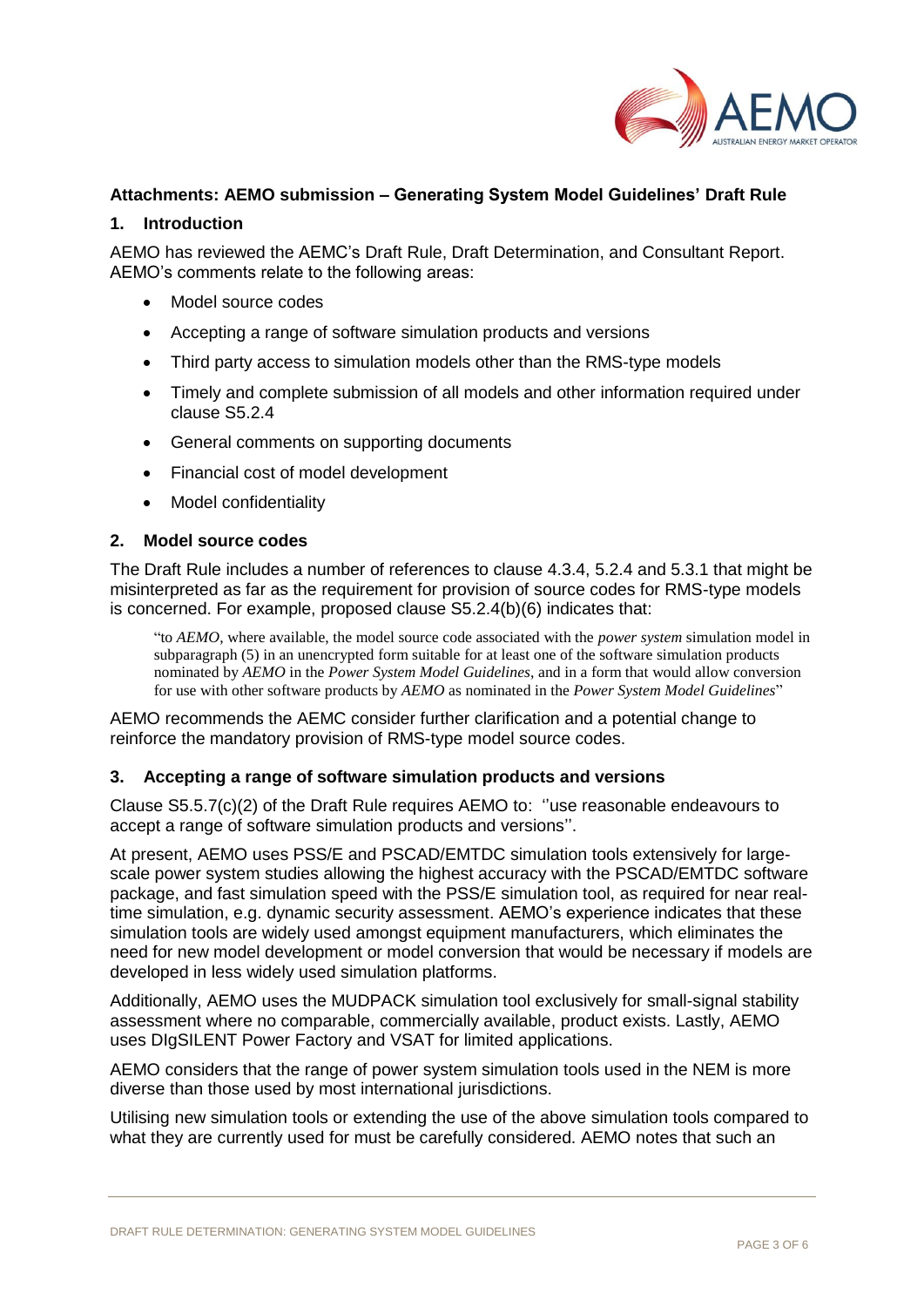

increased diversity may not provide any tangible technical gain and will impose significantly higher costs to the market as a whole.

As highlighted in AEMO's previous submission, "the power system must be able to be analysed as a whole, and piecemeal assessment is not an option". For this reason, models provided in incompatible software products will likely slow down the connection application process, as AEMO's timely assessment of the impact of new connections is paramount to ensuring adequacy of supply, and meeting federal and state renewable energy targets.

Given the operational nature of this matter, AEMO recommends that a decision to accept a range of software simulation products and versions would need to be made by AEMO in consultation with Network Service Providers (NSPs), and suggests removing this subparagraph.

### **4. Third party access to simulation models other than the RMS-type models**

AEMO welcomes the addition of clause 3.13.3(k1), which requires AEMO to "set out in the Power System Model Guidelines the circumstances in which AEMO will consider the information under clause 3.13.3(k)(2) to be reasonably required by a Registered Participant''.

This provision will assist Registered Participants to access model and data beyond what is currently permitted in the NER, and is critical for the correct and sustainable design of the plant (in particular, power electronic interfaced plant) in the vicinity of other plant owned by other Registered Participants.

#### **5. Timely and complete submission of all models and other information required under clause S5.2.4**

The NER requires that AEMO consider any proposed performance standard that is based on a negotiated access standard and advise the connecting NSP as to whether the proposed standard adversely affects power system security or otherwise impacts on other matters for which it is responsible under the NER. Clause 5.3.4A(d) currently requires that AEMO respond to the relevant NSP within 20 business days following the submission of a proposed standard. The relevant NSP then has a further 10 business days to accept or reject the proposed standard.

To provide comprehensive advice, AEMO needs to conduct detailed modelling of the proposed connection arrangements which, in turn, requires the Connection Applicant to provide AEMO with models and information regarding the plant to enable AEMO to do so. In AEMO's experience, Connection Applicants do not always provide all the required information upfront or in a timely way. At times, AEMO has required further information, such as sufficient models from Connection Applicants to respond comprehensively on AEMO advisory matters. This causes delays.

It is, therefore, imperative that clause 5.3.4A(d) not set or create unrealistic expectations. AEMO is proposing that the clause include a requirement that appropriate models and supporting information be provided with the request for AEMO to consider a proposed negotiated access standard.

The NER should be updated so as to create a clear process and guidance around information requirements from Connection Applicants by amending clause 5.3.4A(d) & (e) as follows:

(d) *AEMO* must within 20 *business days* following the submission of a proposed *negotiated access standard* under clause 5.3.4(e), clause 5.3A.9(f) or paragraph (h)(3), and the submission of all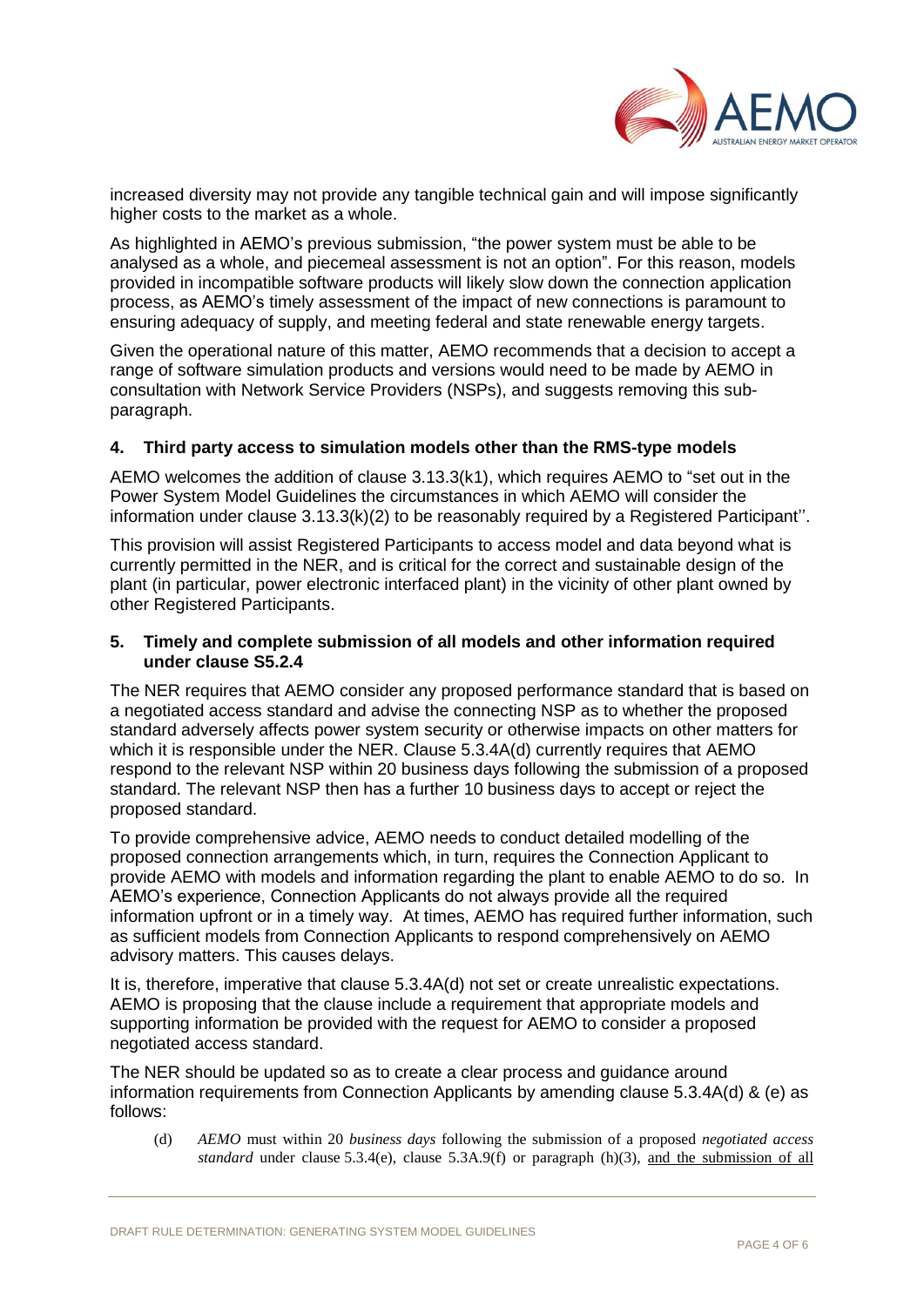

models and other information required under clause S5.2.4 to enable *AEMO* to complete its investigations, respond to the *Network Service Provider* in writing in respect of any *AEMO* advisory matters.

(e) A *Network Service Provider* must within 30 *business days* following the receipt of a proposed *negotiated access standard* in accordance with clause 5.3.4(e), clause 5.3A.9(f) or paragraph (h)(3), and the submission of all models and other information required under clause S5.2.4 to enable *AEMO* to complete its investigations, accept or reject a proposed *negotiated access standard*.

### **6. Comments on Draft Determination and Consultant's Report**

While insignificant to the Draft Rule as a whole, AEMO notes a number of inaccuracies in the Draft Determination and the Consultant's Report, as highlighted below:

#### **6.1. Draft determination**

- Page 5 states that: "*EMT-type models are more complex and can be more detailed than RMS-type models. They can also provide a more realistic representation of power system operation under more extreme circumstances. However, EMT-type models may also be more costly and difficult to prepare than RMS-type models*."
	- o AEMO comment: With state-of-the-art modelling approaches, this statement is not often correct. This is because EMT-type models are generally a one-toone translation of the actual control source code without the need for user intervention. Such models would therefore be easier to produce compared to the RMS-type models, which may require a complete user written model implementation necessitating extra time and effort.
- Page 27 states that: "*However it isn't clear from the manufacturers' perspective, when EMT-type models should be used and when RMS models should be used given that most studies are currently completed by AEMO in an RMS modelling tool.''*
	- o AEMO comment: AEMO is currently using EMT-type models and tools for a large number of connection applications for asynchronous generation, and the use of such models is increasing significantly for the reasons highlighted in AEMO's earlier submission. AEMO will further elaborate in Power System Model Guidelines the requirements and circumstances where each of the RMS- and EMT-type models will be required as indicated under the proposed clause  $S5.3.1(a1)(6)$  and clause  $S4.3.4(i)(6)$ :

"…*with sufficient detail for AEMO to perform power system simulation studies in accordance with the requirements and circumstances specified in the Power System Model Guidelines."*

#### **6.2. Consultant's Report**

- Page 2 states that *"With regards to synchronous generators, it isn't entirely clear if detailed and validated EMT type models of this technology provide any additional value with regards to the problems to be assessed, hence it would be prudent to understand if these models are required as it could entail substantial cost for existing proponents (especially given the number of existing synchronous generators in the NEM)."*
	- o AEMO comment: As discussed in AEMO's previous submission and reiterated in this submission, accurate and appropriate models of all power system components are necessary. Models of synchronous or asynchronous generation should not be considered in isolation but as part of the large-scale power system to which they are connected. Additionally, these models must